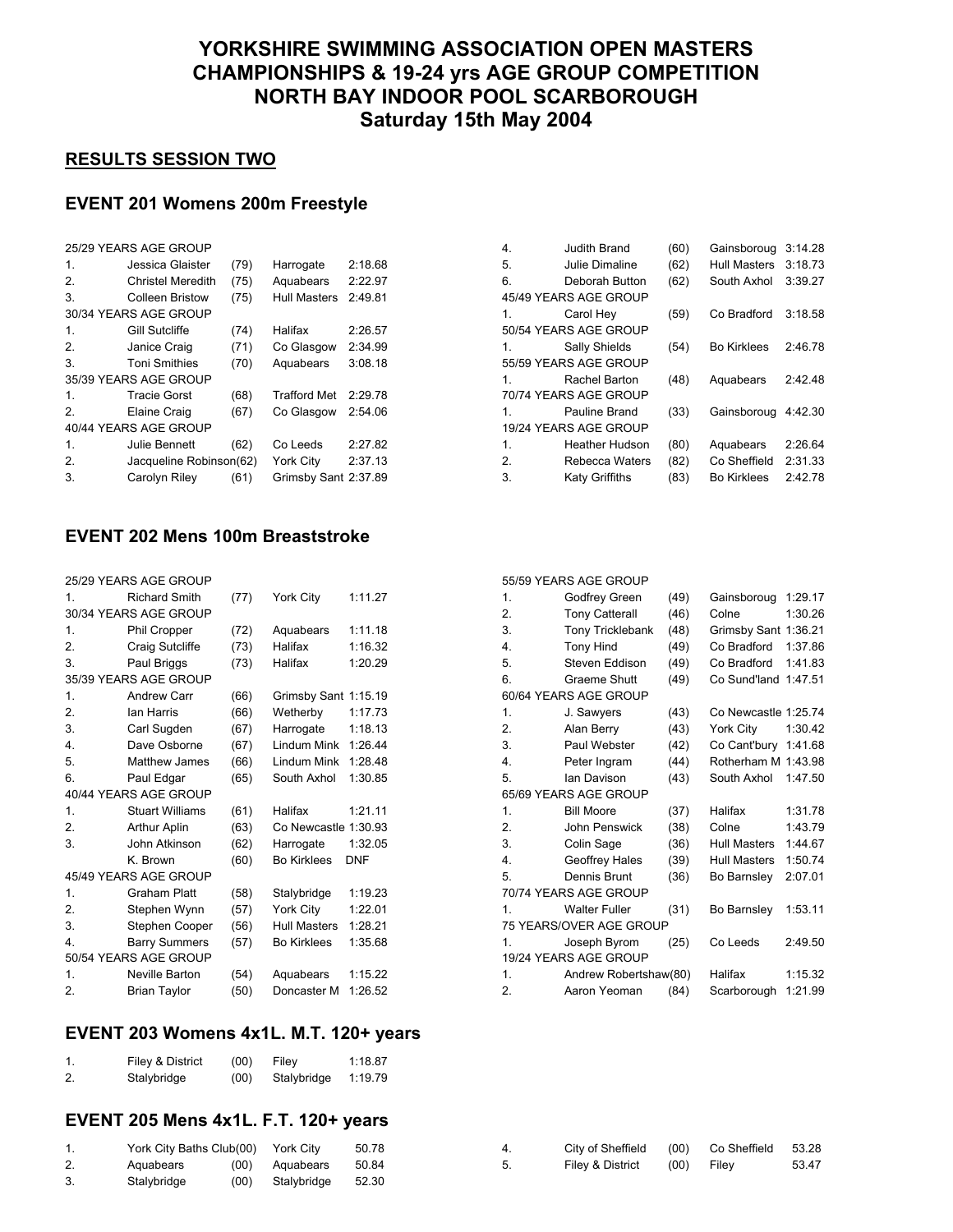## **EVENT 207 Womens 50m Breaststroke**

| 25/29 YEARS AGE GROUP |                                      |      |                     |            |  |  |
|-----------------------|--------------------------------------|------|---------------------|------------|--|--|
| 1.                    | Roberta Gordon                       | (79) | NottmLeande         | 41.22      |  |  |
| $\mathcal{P}$         | Caroline Cornish                     | (79) | <b>Bo Kirklees</b>  | 41.80      |  |  |
|                       | 30/34 YEARS AGE GROUP                |      |                     |            |  |  |
| 1.                    | Emma Blower                          | (71) | <b>Trafford Met</b> | 41.47      |  |  |
| $\mathcal{P}$         | Louise Cockburn                      | (74) | Stalybridge         | 50.01      |  |  |
|                       | 35/39 YEARS AGE GROUP                |      |                     |            |  |  |
| 1.                    | Gail Riggott                         | (69) | South Axhol         | 43.14      |  |  |
| 2.                    | Deborah Lansley-Hogg(67) Lindum Mink |      |                     | 44.06      |  |  |
| 3.                    | Fiona Harris                         | (69) | Wetherby            | 46.51      |  |  |
|                       | 40/44 YEARS AGE GROUP                |      |                     |            |  |  |
| 1.                    | Jacqueline Robinson(62)              |      | York City           | 42.78      |  |  |
| 2.                    | <b>Beverley Webb</b>                 | (64) | South Axhol         | 47.65      |  |  |
| 3.                    | Gill Mellor                          | (60) | Filey               | 48.30      |  |  |
| 4.                    | Julie Rawson                         | (60) | South Axhol         | 48.43      |  |  |
| 5.                    | Denise Lamb                          | (64) | Stalybridge         | 50.00      |  |  |
| 6.                    | Liz Dawson                           | (63) | Aquabears           | 52.10      |  |  |
| 7.                    | Julie Dimaline                       | (62) | <b>Hull Masters</b> | 54.07      |  |  |
|                       | Deborah Button                       | (62) | South Axhol         | DIS SL 1L. |  |  |
|                       | 45/49 YEARS AGE GROUP                |      |                     |            |  |  |
| 1.                    | Barbara Bayes                        | (56) | Filey               | 51.40      |  |  |
|                       |                                      |      |                     |            |  |  |

### **EVENT 208 Mens 50m Backstroke**

| 25/29 YEARS AGE GROUP |                          |      |                     |       |  |  |
|-----------------------|--------------------------|------|---------------------|-------|--|--|
| 1                     | Steve Lister             | (75) | York City           | 32.11 |  |  |
|                       | 30/34 YEARS AGE GROUP    |      |                     |       |  |  |
| 1.                    | <b>Richard Symons</b>    | (74) | <b>Trafford Met</b> | 31.36 |  |  |
| $\overline{2}$ .      | John George              | (71) | Aquabears           | 32.38 |  |  |
| 3.                    | <b>Bob Whittaker</b>     | (70) | Colne               | 37.33 |  |  |
|                       | 35/39 YEARS AGE GROUP    |      |                     |       |  |  |
| 1.                    | Stephen Dale             | (67) | Scunthorpe A        | 32.23 |  |  |
| 2.                    | <b>Stuart Hoyle</b>      | (66) | Co Leeds            | 33.09 |  |  |
| 3.                    | <b>Philip Croxall</b>    | (69) | Colne               | 36.59 |  |  |
| 4.                    | Philip Mellor            | (66) | Rykneld S P         | 40.60 |  |  |
| 5.                    | <b>Matthew James</b>     | (66) | <b>Lindum Mink</b>  | 41.04 |  |  |
|                       | 40/44 YEARS AGE GROUP    |      |                     |       |  |  |
| 1.                    | Paul James               | (63) | Mildenhall          | 34.37 |  |  |
| $\overline{2}$ .      | Mark Greenwood           | (62) | Aquabears           | 35.08 |  |  |
| 3.                    | <b>Colin Robbins</b>     | (64) | NottmLeande         | 35.13 |  |  |
| $\overline{4}$ .      | <b>Bernard Mackrell</b>  | (61) | Co Leeds            | 35.79 |  |  |
| 5.                    | Alan Marsh               | (61) | Rykneld S P         | 36.48 |  |  |
| 6.                    | Paul Cane                | (64) | Stalybridge         | 43.74 |  |  |
| 7.                    | <b>Eddy Crick</b>        | (60) | South Axhol         | 47.13 |  |  |
|                       | 45/49 YEARS AGE GROUP    |      |                     |       |  |  |
| 1.                    | Rob Woodcock             | (57) | Wetherby            | 33.69 |  |  |
| 2.                    | Tom Dean                 | (56) | Aquabears           | 35.63 |  |  |
| 3.                    | Martyn Binns             | (58) | <b>Bo Kirklees</b>  | 35.69 |  |  |
| $\overline{4}$ .      | Robert Bartrop           | (56) | Pioneer 79          | 40.62 |  |  |
| 5.                    | Stephen Cooper           | (56) | <b>Hull Masters</b> | 43.86 |  |  |
|                       | 50/54 YEARS AGE GROUP    |      |                     |       |  |  |
| 1.                    | <b>Christopher Brown</b> | (53) | Co Bradford         | 31.74 |  |  |
| 2.                    | Mike Keeble              | (51) | Gainsboroug         | 37.46 |  |  |
|                       |                          |      |                     |       |  |  |

# **EVENT 209 Womens 4x1L. M.T. 200+ years**

| Gainsborough | Gainsboroug 1:38.74 |  |
|--------------|---------------------|--|
|--------------|---------------------|--|

# **EVENT 210 Mens 4x1L. F.T. 200+ years**

|    | <b>Hull Masters</b> | Hull Masters | 53.82 |   |
|----|---------------------|--------------|-------|---|
| z. | Wrexam              | Wrexham      | 55.87 | G |
|    | Aquabears           | Aquabears    | 56.48 |   |

| 2.             | Helen Mayfield-Ella (58)              |      | South Axhol        | 58.86      |  |
|----------------|---------------------------------------|------|--------------------|------------|--|
|                | Margaret Gray                         | (57) | South Axhol        | DIS SL 1L. |  |
|                | 50/54 YEARS AGE GROUP                 |      |                    |            |  |
| 1 <sub>1</sub> | Sally Shields                         | (54) | <b>Bo Kirklees</b> | 41.81      |  |
| 2.             | Jackie Pinkney Hughes(53) Lindum Mink |      |                    | 43.19      |  |
|                | 60/64 YEARS AGE GROUP                 |      |                    |            |  |
| 1.             | Jean Robertson                        | (44) | Richmonddal        | 55.45      |  |
|                | 65/69 YEARS AGE GROUP                 |      |                    |            |  |
| 1.             | <b>Betty Grayson</b>                  | (35) | Hull Masters       | 1:04.87    |  |
|                | 70/74 YEARS AGE GROUP                 |      |                    |            |  |
| 1.             | Myrna Taylor                          | (33) | Blackpool          | 51.15      |  |
| 2.             | Pat Baxter                            | (30) | York City          | 1:00.23    |  |
| 3.             | Pauline Brand                         | (33) | Gainsboroug        | 1:13.99    |  |
|                |                                       |      |                    |            |  |
|                | 19/24 YEARS AGE GROUP                 |      |                    |            |  |
| 1.             | Krystle Baker                         | (83) | Spenborough        | 37.11      |  |
| 2.             | Alysha Taylor                         | (85) | Co Wakefield       | 38.45      |  |
| 3.             | <b>Holly Gordon</b>                   | (84) | NottmLeande        | 38.99      |  |
| 4.             | <b>Tracy Dunn</b>                     | (82) | <b>Bo Kirklees</b> | 39.45      |  |
| 5.             | Leanne Wilson                         | (82) | Scarborough        | 40.28      |  |
|                |                                       |      |                    |            |  |

| 3.                    | Paul Wadsworth          | (54) | <b>Trafford Met</b> | 49.99   |  |  |
|-----------------------|-------------------------|------|---------------------|---------|--|--|
| 55/59 YEARS AGE GROUP |                         |      |                     |         |  |  |
| 1.                    | Eric Hodgson            | (47) | Wrexham             | 35.47   |  |  |
| 2.                    | <b>Daniel Roberts</b>   | (48) | Co Sheffield        | 41.86   |  |  |
| 3.                    | <b>Tony Tricklebank</b> | (48) | <b>Grimsby Sant</b> | 46.08   |  |  |
| 4.                    | Graeme Shutt            | (49) | Co Sund'land        | 46.53   |  |  |
|                       | 60/64 YEARS AGE GROUP   |      |                     |         |  |  |
| 1.                    | Paul Webster            | (42) | Co Cant'bury        | 40.61   |  |  |
| 2.                    | Carl Butler             | (44) | Harrogate           | 45.88   |  |  |
| 3.                    | Peter Ingram            | (44) | Rotherham M         | 46.47   |  |  |
| 4.                    | lan Davison             | (43) | South Axhol         | 48.31   |  |  |
| 5.                    | Donald Fletcher         | (42) | Aquabears           | 50.55   |  |  |
|                       | 65/69 YEARS AGE GROUP   |      |                     |         |  |  |
| 1.                    | <b>Bill Moore</b>       | (37) | Halifax             | 44.80   |  |  |
| $\overline{2}$ .      | Dennis Harrison         | (37) | <b>Hull Masters</b> | 47.35   |  |  |
| 3.                    | Geoffrey Hales          | (39) | <b>Hull Masters</b> | 52.36   |  |  |
| 4.                    | Alan Brown              | (39) | Aquabears           | 58.26   |  |  |
| 5.                    | James Redman            | (39) | York City           | 1:03.19 |  |  |
|                       | 70/74 YEARS AGE GROUP   |      |                     |         |  |  |
| 1.                    | <b>Walter Fuller</b>    | (31) | Bo Barnsley         | 48.81   |  |  |
|                       | 75 YEARS/OVER AGE GROUP |      |                     |         |  |  |
| $\mathbf{1}$ .        | <b>Trevor Faulkner</b>  | (29) | Rykneld S P         | 59.51   |  |  |
| 2.                    | Joseph Byrom            | (25) | Co Leeds            | 1:08.02 |  |  |
| 3.                    | Michael Harrington      | (22) | Aquabears           | 1:34.27 |  |  |
|                       | 19/24 YEARS AGE GROUP   |      |                     |         |  |  |
| 1.                    | <b>Adrian Wright</b>    | (80) | NottmLeande         | 29.84   |  |  |
| 2.                    | Simon Marshall          | (80) | Sheffield C         | 31.96   |  |  |
| 3.                    | <b>Matthew Sargeant</b> | (81) | <b>Bo Kirklees</b>  | 33.68   |  |  |

| 4. | City of Bradford     | Co Bradford | 58.23   |
|----|----------------------|-------------|---------|
| 5. | Gainsborough         | Gainsboroug | 58.24   |
| 6. | York City Baths Club | York City   | 1:01.47 |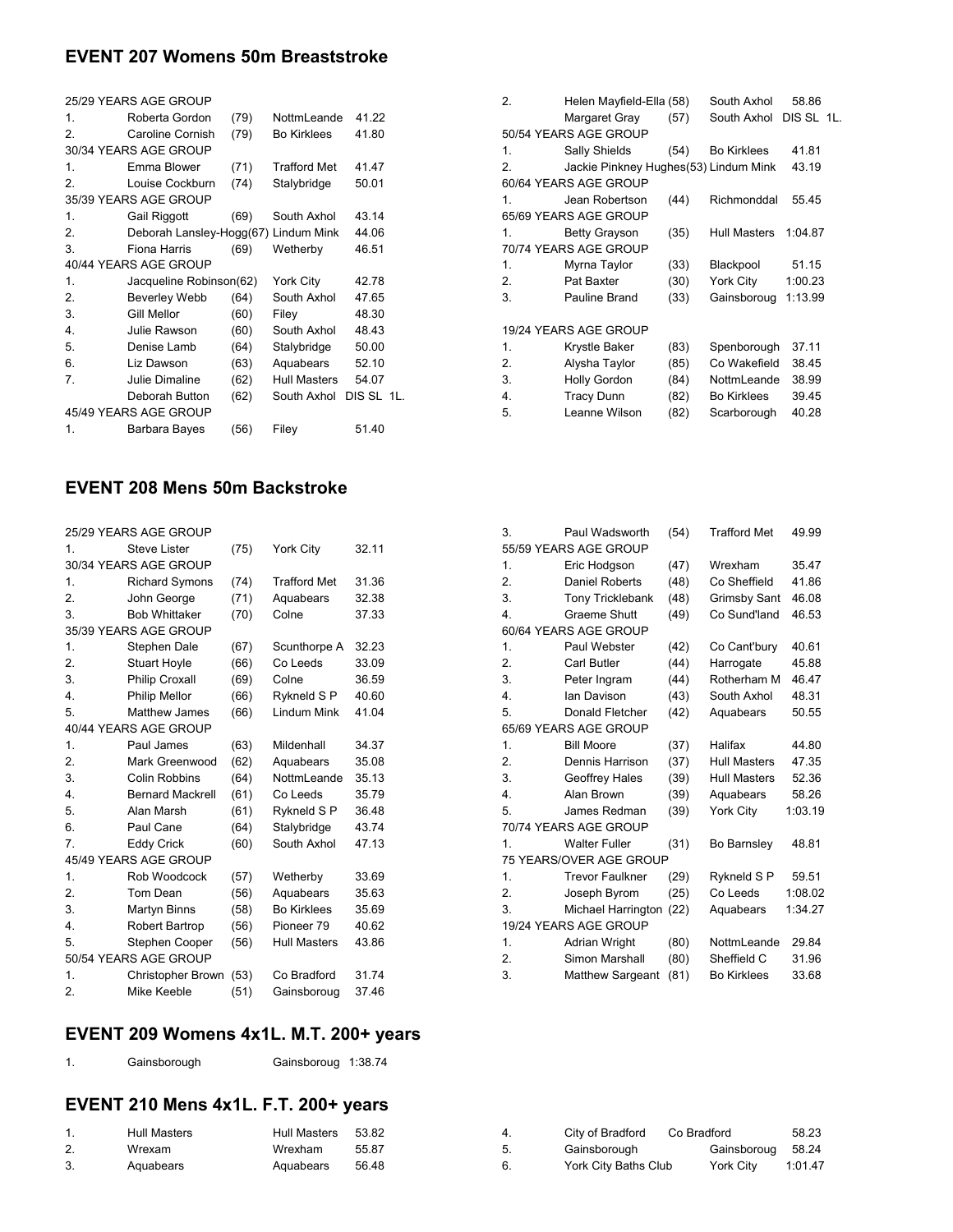## **EVENT 211 Womens 100m Butterfly**

25/29 YEARS AGE GROUP

|    | Jessica Glaister | (79) | Harrogate            | 1:12.30 |
|----|------------------|------|----------------------|---------|
| 2. | Sarah Kinsey     | (79) | Co Wakefield 1:15.11 |         |

## **EVENT 212 Mens 100m Freestyle**

|                  | 25/29 YEARS AGE GROUP   |      |                      |         |
|------------------|-------------------------|------|----------------------|---------|
| 1.               | <b>Justin Buck</b>      | (78) | <b>Trafford Met</b>  | 1:18.42 |
|                  | 30/34 YEARS AGE GROUP   |      |                      |         |
| 1.               | Phil Cropper            | (72) | Aquabears            | 57.31   |
| $\overline{2}$ . | Craig Sutcliffe         | (73) | Halifax              | 58.69   |
| 3.               | <b>Richard Symons</b>   | (74) | <b>Trafford Met</b>  | 59.47   |
| $\overline{4}$ . | <b>Richard Garrett</b>  | (74) | Co Sheffield         | 59.74   |
| 5.               | Paul Briggs             | (73) | Halifax              | 1:01.84 |
| 6.               | John Pickles            | (71) | Skipton              | 1:04.75 |
|                  | 335/39 YEARS AGE GROUP  |      |                      |         |
| 1.               | Carl Sugden             | (67) | Harrogate            | 1:02.90 |
| 2.               | Paul Gibbs              | (66) | York City            | 1:03.27 |
| 3.               | Chris Sheppard          | (69) | NottmLeande          | 1:03.74 |
| $\overline{4}$ . | Simon Latham            | (67) | South Axhol          | 1:07.30 |
| 5.               | <b>Matthew James</b>    | (66) | <b>Lindum Mink</b>   | 1:10.56 |
| 6.               | Paul Edgar              | (65) | South Axhol          | 1:16.94 |
|                  | 40/44 YEARS AGE GROUP   |      |                      |         |
| 1.               | Robert Lucas            | (61) | <b>Hull Masters</b>  | 59.79   |
| 2.               | <b>Stewart Rowe</b>     | (62) | Filey                | 1:03.30 |
| 3.               | <b>Colin Robbins</b>    | (64) | NottmLeande 1:05.10  |         |
| 4.               | <b>Stuart Williams</b>  | (61) | Halifax              | 1:05.17 |
| 5.               | <b>Arthur Aplin</b>     | (63) | Co Newcastle 1:05.48 |         |
| 6.               | <b>Bernard Mackrell</b> | (61) | Co Leeds             | 1:07.34 |
| 7.               | <b>Neill Pettitt</b>    | (60) | Scunthorpe A 1:09.75 |         |
| 8.               | <b>Michael Pepper</b>   | (64) | Rotherham M          | 1:10.04 |
| 9.               | lan Brown               | (60) | <b>Trafford Met</b>  | 1:10.10 |
| 10.              | <b>Eddy Crick</b>       | (60) | South Axhol          | 1:17.30 |
| 11.              | Paul Cane               | (64) | Stalybridge          | 1:22.57 |
| 12.              | Christian Green         | (60) | Rykneld S P          | 1:22.96 |
| 13.              | Adrian Hooley           | (64) | Stalybridge          | 1:27.12 |
|                  | 45/49 YEARS AGE GROUP   |      |                      |         |
| 1.               | John Stritch            | (59) | Wrexham              | 1:00.24 |

### **EVENT 213 Womens 50m Freestyle**

25/29 YEARS AGE GROUP

| 1. | Helen Tonge              | (77) | Stalybridge         | 29.47 |
|----|--------------------------|------|---------------------|-------|
| 2. | <b>Christel Meredith</b> | (75) | Aquabears           | 31.58 |
| 3. | <b>Terrell Gunby</b>     | (77) | Stalybridge         | 34.97 |
|    | 30/34 YEARS AGE GROUP    |      |                     |       |
| 1. | <b>Gill Sutcliffe</b>    | (74) | Halifax             | 32.53 |
| 2. | Emma Blower              | (71) | <b>Trafford Met</b> | 32.95 |
| 3. | Janice Craig             | (71) | Co Glasgow          | 33.45 |
| 4. | Louise Cockburn          | (74) | Stalybridge         | 38.46 |
|    | 35/39 YEARS AGE GROUP    |      |                     |       |
| 1. | Fiona Harris             | (69) | Wetherby            | 34.48 |
| 2. | Deborah Lansley-Hogg(67) |      | <b>Lindum Mink</b>  | 35.13 |
| 3. | <b>Sharon Davies</b>     | (68) | Stalybridge         | 40.46 |
|    | 40/44 YEARS AGE GROUP    |      |                     |       |
| 1. | <b>Julie Bennett</b>     | (62) | Co Leeds            | 31.01 |
| 2. | Jacqueline Robinson(62)  |      | York City           | 33.48 |
| 3. | Liz Dawson               | (63) | Aquabears           | 37.08 |
| 4. | Gill Mellor              | (60) | Filey               | 37.93 |
| 5. | Julie Rawson             | (60) | South Axhol         | 39.88 |
| 6. | Julie Dimaline           | (62) | <b>Hull Masters</b> | 39.89 |
| 7. | Dawn Bottoms             | (61) | Gainsboroug         | 41.61 |
| 8. | Denise Lamb              | (64) | Stalybridge         | 42.55 |
| 9. | <b>Beverley Webb</b>     | (64) | South Axhol         | 44.01 |
|    |                          |      |                     |       |

| 2.               | lan Harman              | (59) | <b>Hull Masters</b> | 1:03.98 |
|------------------|-------------------------|------|---------------------|---------|
| 3.               | Stephen Wynn            | (57) | York City           | 1:04.17 |
| $\overline{4}$ . | Rob Woodcock            | (57) | Wetherby            | 1:06.67 |
| 5.               | Stephen Cooper          | (56) | <b>Hull Masters</b> | 1:10.82 |
| 6.               | Mike Spencer            | (55) | Rykneld S P         | 1:15.03 |
| 7.               | David Gray              | (57) | South Axhol         | 1:41.07 |
|                  | 50/54 YEARS AGE GROUP   |      |                     |         |
| 1.               | Neville Barton          | (54) | Aquabears           | 59.45   |
| 2.               | Paul Ibbotson           | (54) | Wetherby            | 1:05.98 |
| 3.               | Keith Knights           | (54) | <b>Hull Masters</b> | 1:06.11 |
| 4.               | David Randall           | (54) | <b>Trafford Met</b> | 1:12.77 |
| 5.               | Paul Wadsworth          | (54) | <b>Trafford Met</b> | 1:18.57 |
| 6.               | Paul Fletcher           | (51) | Co Leeds            | 1:19.14 |
| 7.               | <b>Barry Lewis</b>      | (54) | Wrexham             | 1:24.55 |
|                  | 55/59 YEARS AGE GROUP   |      |                     |         |
| $\mathbf 1$ .    | <b>Tony Catterall</b>   | (46) | Colne               | 1:11.70 |
| 2.               | <b>Daniel Roberts</b>   | (48) | Co Sheffield        | 1:14.95 |
| 3.               | Steven Eddison          | (49) | Co Bradford         | 1:24.47 |
|                  | 60/64 YEARS AGE GROUP   |      |                     |         |
| 1.               | Paul Webster            | (42) | Co Cant'bury        | 1:14.68 |
| 2.               | Donald Fletcher         | (42) | Aquabears           | 1:14.91 |
| 3.               | Peter Ingram            | (44) | Rotherham M         | 1:25.21 |
|                  | 65/69 YEARS AGE GROUP   |      |                     |         |
|                  |                         |      |                     |         |
| 1.               | John Ward               | (37) | Sheffield C         | 1:18.30 |
| $\overline{2}$ . | Colin Sage              | (36) | <b>Hull Masters</b> | 1:25.96 |
| 3.               | Dennis Harrison         | (37) | <b>Hull Masters</b> | 1:26.26 |
|                  | 75 YEARS/OVER AGE GROUP |      |                     |         |
| 1.               | <b>Trevor Faulkner</b>  | (29) | Rykneld S P         | 2:07.45 |
|                  | 19/24 YEARS AGE GROUP   |      |                     |         |
| 1.               | Haseley Gordon          | (81) | NottnLeander        | 57.51   |
| 2.               | Simon Marshall          | (80) | Sheffield C         | 59.63   |

1. Elizabeth Fish (82) Bo Kirklees 1:10.76 2. Tracy Dunn (82) Bo Kirklees 1:12.55 3. Hannah Pattinson (81) Bo Kirklees 1:15.56 4. Julie Watson (85) York City 1:17.81

19/24 YEARS AGE GROUP

|    | 45/49 YEARS AGE GROUP                 |      |                     |         |
|----|---------------------------------------|------|---------------------|---------|
| 1. | Barbara Bayes                         | (56) | Filey               | 38.18   |
| 2. | Helen Mayfield-Ella (58)              |      | South Axhol         | 51.43   |
| 3. | Margaret Gray                         | (57) | South Axhol         | 1:02.12 |
|    | 50/54 YEARS AGE GROUP                 |      |                     |         |
| 1. | Sally Shields                         | (54) | <b>Bo Kirklees</b>  | 35.17   |
| 2. | Jackie Pinkney Hughes(53) Lindum Mink |      |                     | 43.80   |
| 3. | <b>Gail Trow</b>                      | (50) | Stalybridge         | 50.05   |
|    | 55/59 YEARS AGE GROUP                 |      |                     |         |
| 1. | Rachel Barton                         | (48) | Aquabears           | 32.42   |
|    | 60/64 YEARS AGE GROUP                 |      |                     |         |
| 1  | Jean Robertson                        | (44) | Richmonddal         | 49.54   |
|    | 65/69 YEARS AGE GROUP                 |      |                     |         |
| 1. | <b>Betty Grayson</b>                  | (35) | <b>Hull Masters</b> | 51.06   |
|    | 70/74 YEARS AGE GROUP                 |      |                     |         |
| 1. | Pat Baxter                            | (30) | York City           | 49.20   |
| 2. | Pauline Brand                         | (33) | Gainsboroug         | 59.96   |
|    | 19/24 YEARS AGE GROUP                 |      |                     |         |
| 1. | Elizabeth Fish                        | (82) | <b>Bo Kirklees</b>  | 28.49   |
| 2. | Alysha Taylor                         | (85) | Co Wakefield        | 31.57   |
| 3. | Leanne Wilson                         | (82) | Scarborough         | 32.33   |
| 4. | <b>Holly Gordon</b>                   | (84) | NottmLeande         | 32.46   |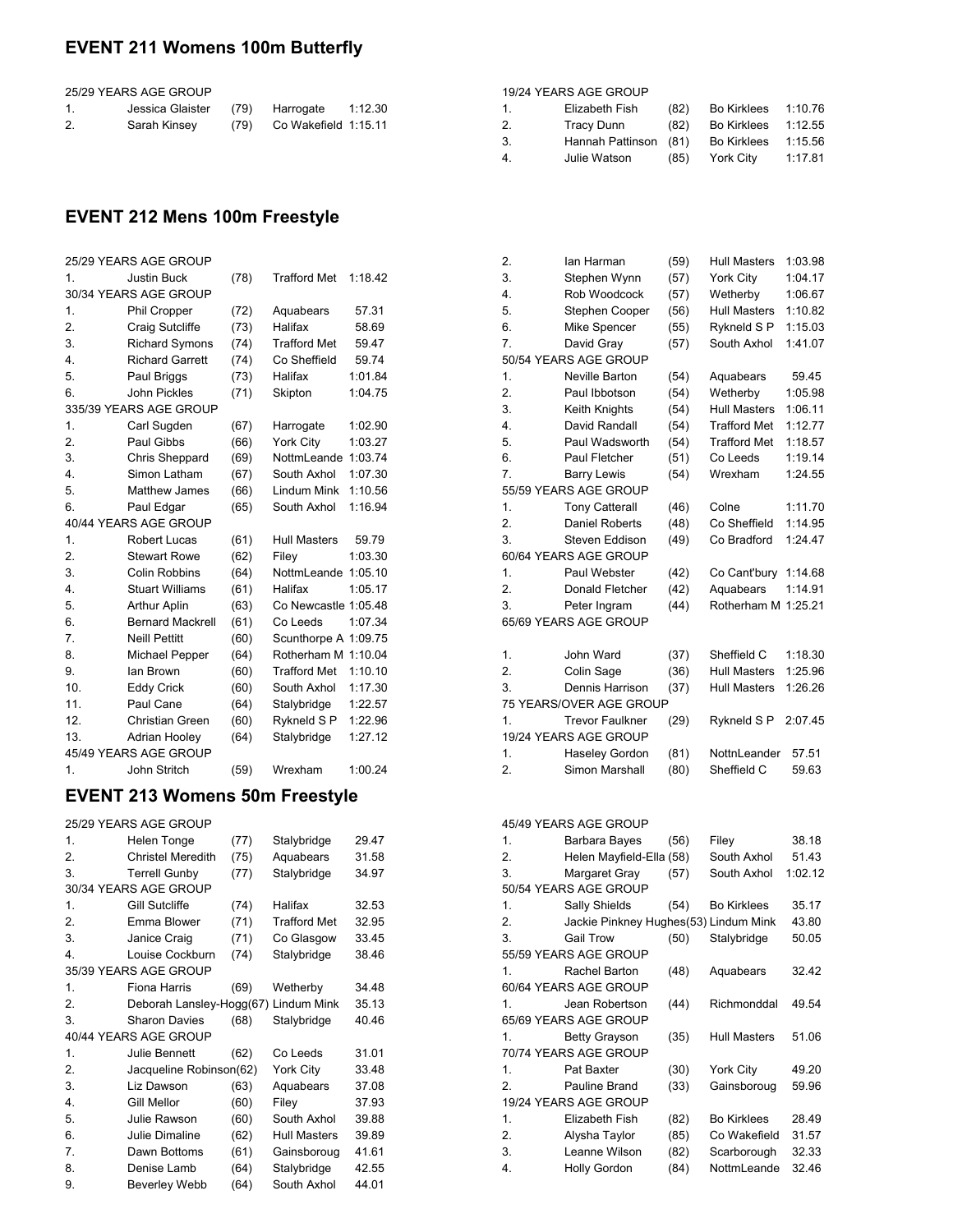#### **EVENT 214 Mens 50m Butterfly**

|                  | 25/29 YEARS AGE GROUP   |      |                     |       |
|------------------|-------------------------|------|---------------------|-------|
| 1.               | <b>Richard Smith</b>    | (77) | York City           | 27.73 |
| $\overline{2}$ . | Joe Lack                | (78) | Co Sheffield        | 32.17 |
|                  | 30/34 YEARS AGE GROUP   |      |                     |       |
| 1.               | <b>Richard Symons</b>   | (74) | <b>Trafford Met</b> | 29.44 |
| 2.               | John George             | (71) | Aquabears           | 29.65 |
| 3.               | lan Schara              | (71) | Stalybridge         | 30.89 |
| $\overline{4}$ . | <b>Bob Whittaker</b>    | (70) | Colne               | 33.14 |
| 5.               | John Farrelly           | (70) | Co Sheffield        | 35.09 |
|                  | 35/39 YEARS AGE GROUP   |      |                     |       |
| 1.               | <b>Neil Williams</b>    | (68) | NottmLeande         | 29.01 |
| 2.               | Stephen Dale            | (67) | Scunthorpe A        | 31.17 |
| 3.               | Paul Gibbs              | (66) | York City           | 31.84 |
| $\overline{4}$ . | <b>Philip Croxall</b>   | (69) | Colne               | 32.05 |
| 5.               | Simon Latham            | (67) | South Axhol         | 32.17 |
| 6.               | Chris Sheppard          | (69) | NottnLeander        | 32.99 |
| 7.               | Mark O'Neill            | (65) | Stalybridge         | 34.87 |
| 8.               | Mick Kingsbury          | (65) | NottmLeande         | 37.70 |
| 9.               | Dave Osborne            | (67) | Lindum Mink         | 38.60 |
|                  | 40/44 YEARS AGE GROUP   |      |                     |       |
| 1.               | <b>Mike Brett</b>       | (63) | NottmLeande         | 27.52 |
| $\overline{2}$ . | David Emerson           | (62) | Co Leeds            | 27.67 |
| 3.               | <b>Neill Pettitt</b>    | (60) | Scunthorpe A        | 32.29 |
| 4.               | Alan Marsh              | (61) | Rykneld S P         | 32.33 |
| 5.               | <b>Stewart Rowe</b>     | (62) | Filey               | 32.66 |
| 6.               | Paul James              | (63) | Mildenhall          | 33.02 |
| $\overline{7}$ . | Colin Robbins           | (64) | NottmLeande         | 33.36 |
| 8.               | <b>Bernard Mackrell</b> | (61) | Co Leeds            | 33.58 |
| 9.               | Michael Pepper          | (64) | Rotherham M         | 33.85 |
| 10.              | Jari Goddard            | (63) | Gainsboroug         | 34.62 |
|                  | 45/49 YEARS AGE GROUP   |      |                     |       |
| 1.               | Paul Ormerod            | (58) | Co Wakefield        | 29.74 |
| 2.               | lan Harman              | (59) | <b>Hull Masters</b> | 30.90 |
| 3.               | <b>Graham Platt</b>     | (58) | Stalybridge         | 31.23 |

### **EVENT 215 Womens 4x1L. F.T.160+ years**

|                | EVENT 246 Mone 4v41 | $M T 4C0 + W02C$ |         |
|----------------|---------------------|------------------|---------|
| 3.             | Stalybridge         | Stalybridge      | 1:14.06 |
| 2.             | Filey & District    | Filev            | 1:07.85 |
| $\mathbf{1}$ . | Aquabears           | Aquabears        | 1:04.19 |

#### **EVENT 216 Mens 4x1L. M.T. 160+ years**

| $\mathbf{1}$ . | York City B.C.     | (00) | York City           | 58.73   |
|----------------|--------------------|------|---------------------|---------|
| 2.             | Nottingham Leander |      | NottmLeande         | 59.10   |
| 3.             | Halifax            | (00) | Halifax             | 1:01.58 |
| 4.             | Gainsborough       | (00) | Gainsboroug 1:03.82 |         |

#### **EVENT 217 Womens 100m Backstroke**

| 25/29 YEARS AGE GROUP |                          |      |                      |         |
|-----------------------|--------------------------|------|----------------------|---------|
| 1.                    | Jessica Glaister         | (79) | Harrogate            | 1:14.38 |
| 2.                    | Sarah Kinsey             | (79) | Co Wakefield 1:18.80 |         |
| 3.                    | Roberta Gordon           | (79) | NottmLeande 1:22.57  |         |
| 4.                    | Colleen Bristow          | (75) | <b>Hull Masters</b>  | 1:30.60 |
|                       | 30/34 YEARS AGE GROUP    |      |                      |         |
| 1.                    | <b>Toni Smithies</b>     | (70) | Aquabears            | 1:34.60 |
|                       | 35/39 YEARS AGE GROUP    |      |                      |         |
| 1.                    | Tracie Gorst             | (68) | <b>Trafford Met</b>  | 1:16.47 |
| 2.                    | Elaine Craig             | (67) | Co Glasgow           | 1:33.99 |
|                       | 40/44 YEARS AGE GROUP    |      |                      |         |
| 1.                    | Carolyn Riley            | (61) | Grimsby Sant 1:26.05 |         |
| 2.                    | Deborah Button           | (62) | South Axhol          | 2:09.11 |
|                       | 45/49 YEARS AGE GROUP    |      |                      |         |
| 1.                    | <b>Christine Bartrop</b> | (57) | Pioneer 79           | 1:44.22 |
| 2.                    | Helen Mayfield-Ella (58) |      | South Axhol          | 1:59.63 |

| $\overline{4}$ .                | Michael Sloan          | (59) | Gainsboroug         | 32.06   |
|---------------------------------|------------------------|------|---------------------|---------|
| 5.<br>Tom Dean                  |                        | (56) | Aquabears           | 32.72   |
| 6.                              | Rob Woodcock           | (57) | Wetherby            | 34.08   |
| 7.                              | <b>Martyn Binns</b>    | (58) | <b>Bo Kirklees</b>  | 35.18   |
| 8.                              | Mike Spencer           | (55) | Rykneld S P         | 36.57   |
| 9.                              | Stephen Cooper         | (56) | <b>Hull Masters</b> | 36.86   |
| 50/54 YEARS AGE GROUP           |                        |      |                     |         |
| 1.                              | Christopher Brown      | (53) | Co Bradford         | 30.89   |
| 2.                              | Keith Knights          | (54) | <b>Hull Masters</b> | 32.17   |
| 3.                              | <b>Brian Taylor</b>    | (50) | Doncaster M         | 36.00   |
| 4.<br>lan Ford                  |                        | (51) | Co Bradford         | 42.46   |
| 5.                              | Paul Fletcher          | (51) | Co Leeds            | 42.97   |
| 6.                              | Paul Wadsworth         | (54) | <b>Trafford Met</b> | 43.64   |
| 55/59 YEARS AGE GROUP           |                        |      |                     |         |
| 1.                              | Eric Hodgson           | (47) | Wrexham             | 33.71   |
| 2.                              | Godfrey Green          | (49) | Gainsboroug         | 37.99   |
| 3.                              | Steven Eddison         | (49) | Co Bradford         | 46.08   |
| 60/64 YEARS AGE GROUP           |                        |      |                     |         |
| 1.                              | Paul Webster           | (42) | Co Cant'bury        | 38.95   |
| 2.<br>Carl Butler               |                        | (44) | Harrogate           | 40.65   |
| 3.                              | <b>Terry McDermott</b> | (43) | Wrexham             | 44.67   |
| $\overline{4}$ .<br>lan Davison |                        | (43) | South Axhol         | 47.12   |
| 5.                              | Peter Ingram           | (44) | Rotherham M         | 47.15   |
| 65/69 YEARS AGE GROUP           |                        |      |                     |         |
| 1.<br>John Ward                 |                        | (37) | Sheffield C         | 40.49   |
| 2.<br><b>Bill Moore</b>         |                        | (37) | Halifax             | 41.76   |
| 3.                              | Dennis Harrison        | (37) | <b>Hull Masters</b> | 43.59   |
| $\overline{4}$ .                | John Penswick          | (38) | Colne               | 47.53   |
| 5.                              | Dennis Brunt           | (36) | <b>Bo Barnsley</b>  | 58.08   |
| 6.                              | James Redman           | (39) | York City           | 1:01.41 |
| 19/24 YEARS AGE GROUP           |                        |      |                     |         |
| 1.                              | <b>Adrian Wright</b>   | (80) | NottmLeande         | 28.65   |
| 2.                              | Aaron Yeoman           | (84) | Scarborough         | 32.52   |

| 4.                   | South Axholme Sharkes                                                        |              | South Axho                                         | 1:14.54                                  |
|----------------------|------------------------------------------------------------------------------|--------------|----------------------------------------------------|------------------------------------------|
| 5.                   | City o Bradford                                                              |              | Co Bradford                                        | 1:18.62                                  |
| 5.<br>6.<br>7.<br>8. | Stalybridge<br>Colne<br><b>Rykneld Sharley Park</b><br>South Axholme Sharkes | (00)<br>(00) | Stalybridge<br>Colne<br>Rykneld S P<br>South Axhol | 1:05.27<br>1:07.84<br>1:09.31<br>1:12.73 |

#### 50/54 YEARS AGE GROUP 1. Jackie Pinkney Hughes(53) Lindum Mink 1:39.73 55/59 YEARS AGE GROUP 1. Rachel Barton (48) Aquabears 1:22.25 60/64 YEARS AGE GROUP 1. Jean Robertson (44) Richmonddal 2:07.63 65/69 YEARS AGE GROUP 1. Betty Grayson (35) Hull Masters 2:23.62 70/74 YEARS AGE GROUP 1. Pauline Brand (33) Gainsboroug 2:33.92 19/24 YEARS AGE GROUP 1. Heather Hudson (80) Aquabears 1:13.43 2. Katy Griffiths (83) Bo Kirklees 1:17.17 3. Holly Gordon (84) NottmLeande 1:26.59